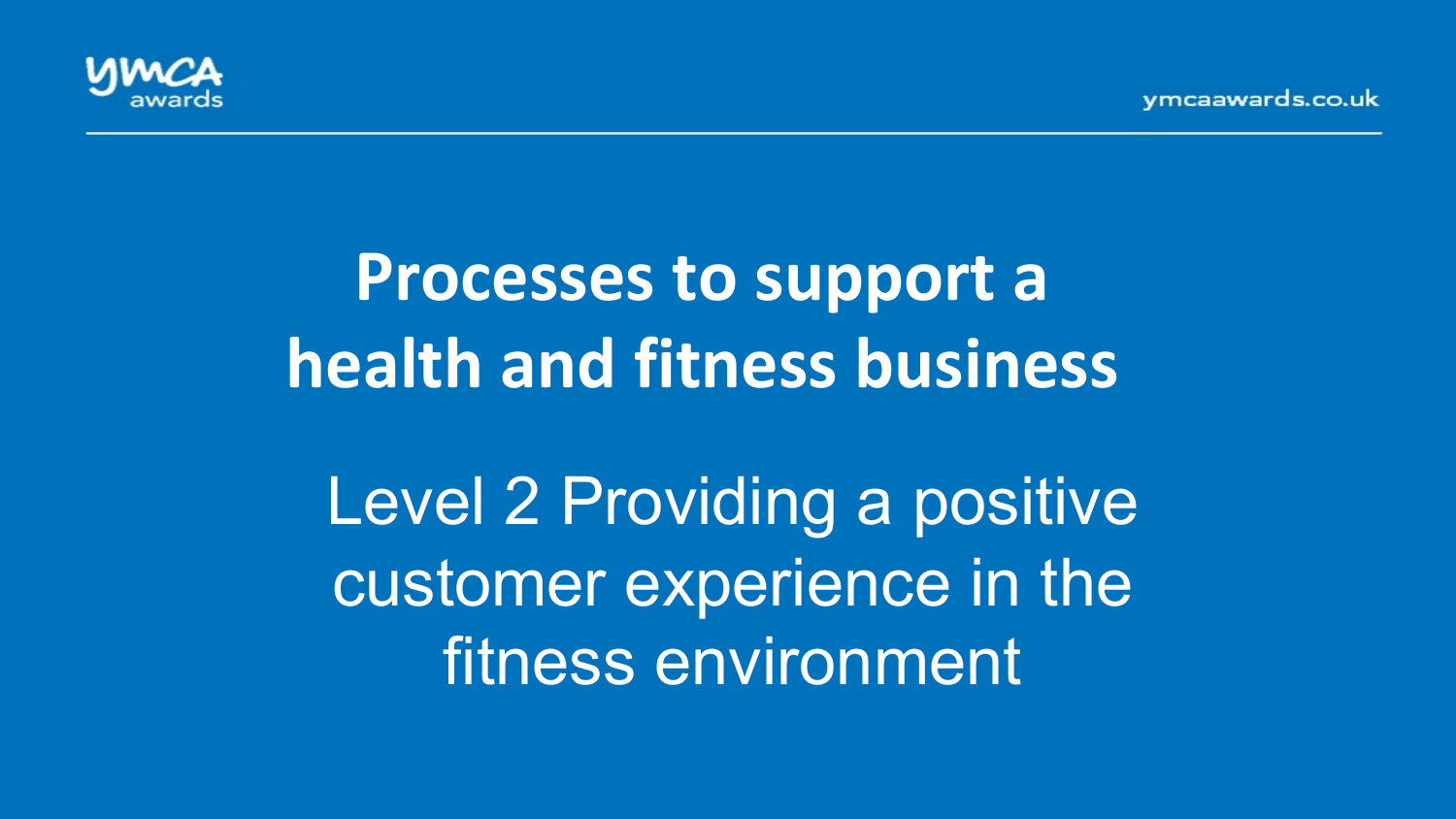

#### Learning outcomes

By the end of this session you will be able to:

- $-$  Identify the components of financial planning for a health and fitness business
- $-$  Identify a typical product offer within an exercise and fitness facility and how an instructor may be able to support this
- $-$  Describe the use of social media within a health and fitness business
- $-$  Identify how to set up a social media/digital profile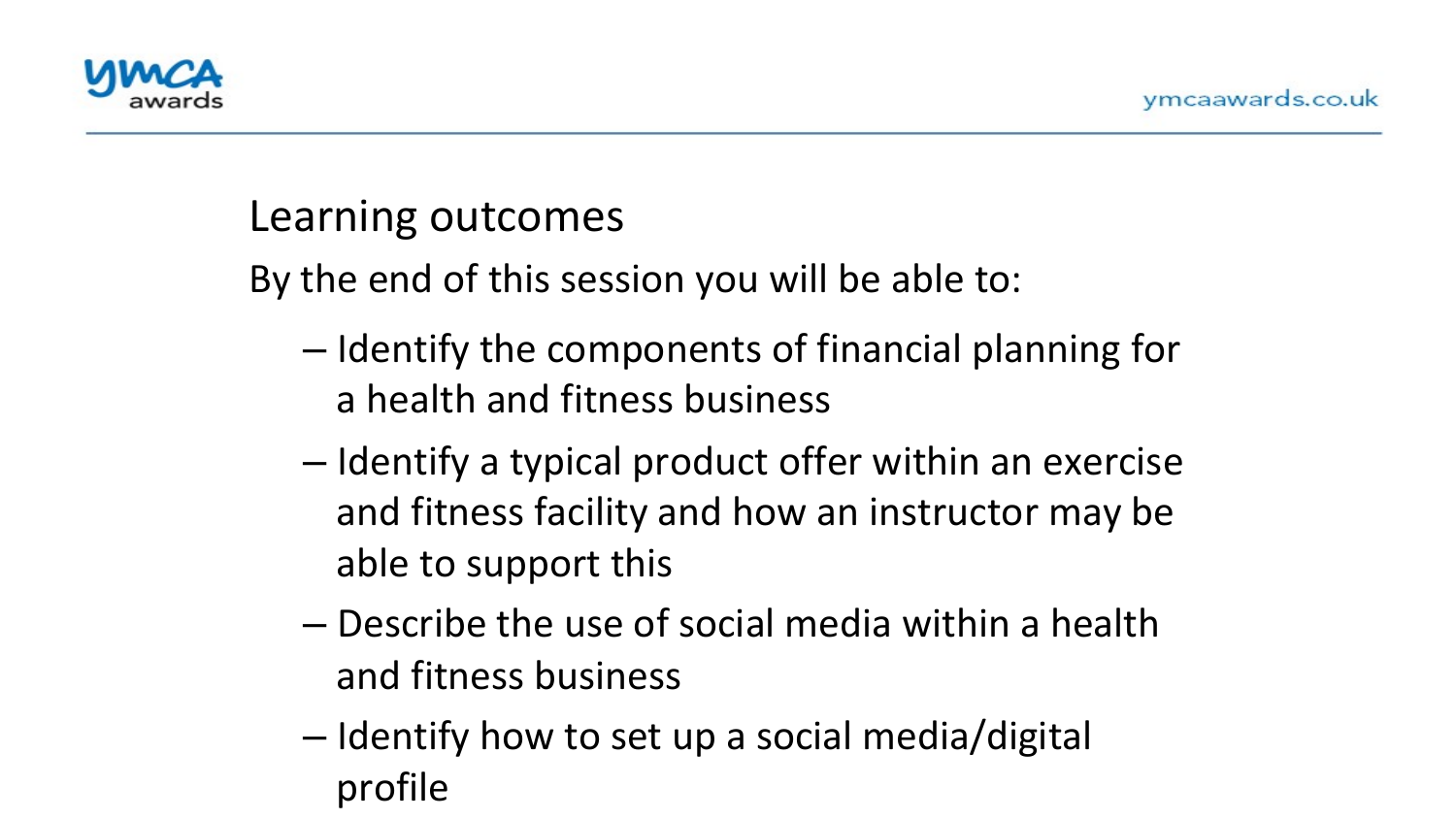

#### Financial planning

Calculating profit and loss

– Annual budgets, income and expenditure budgets, forecasting cash flow, gross and net profit, typical business costs, direct and indirect costs

Calculating tax and national insurance

– Requirements for employed and self-employed, keeping business records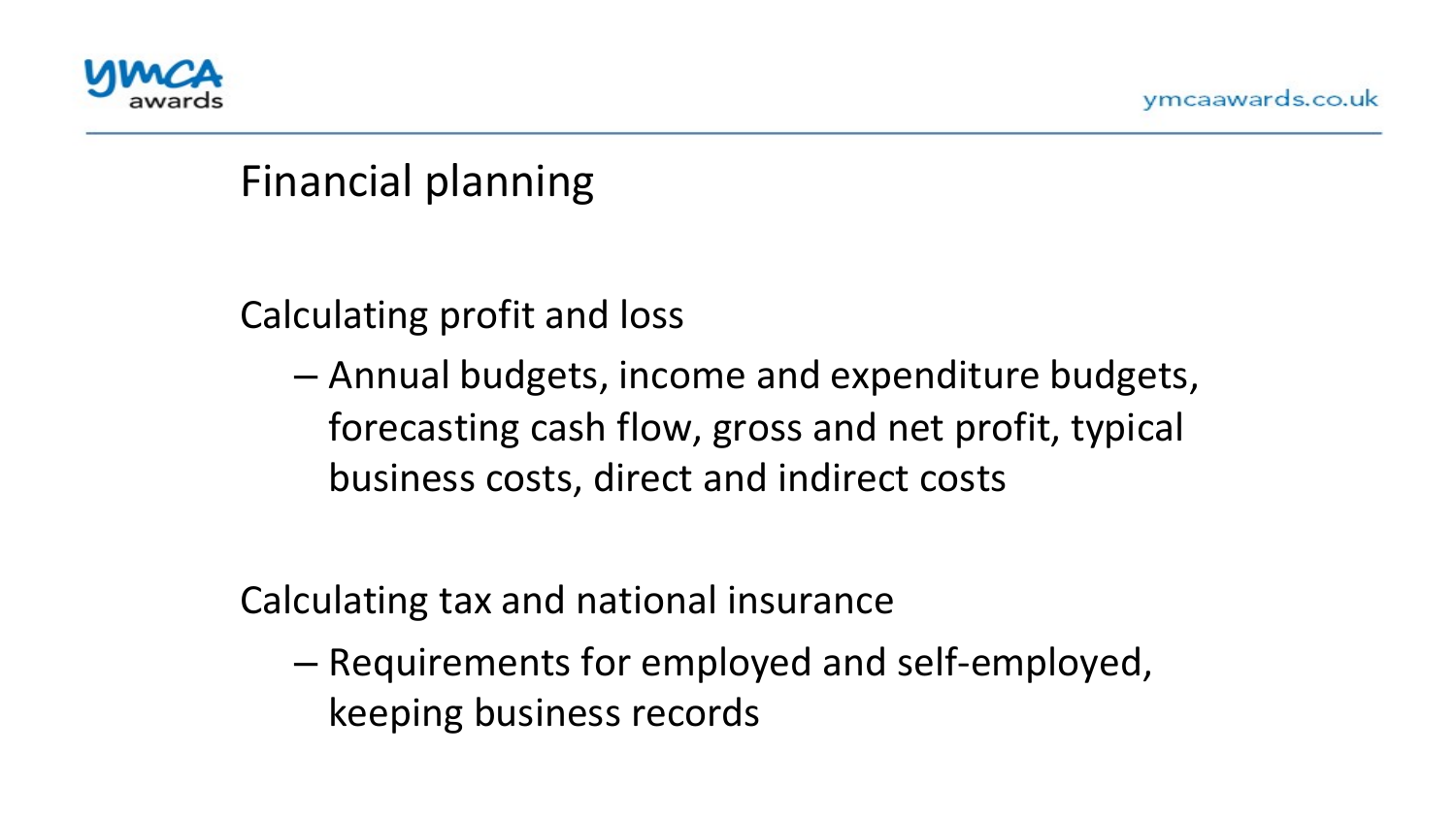

#### Financial planning

All businesses must maintain financial records to enable the reporting of accurate profits or losses to Her Majesty's Revenue and Customs (HMRC), the government body responsible for collecting taxes

Self-employed instructors need to maintain financial records/accounts that enable them to complete an accurate self-assessment tax return every year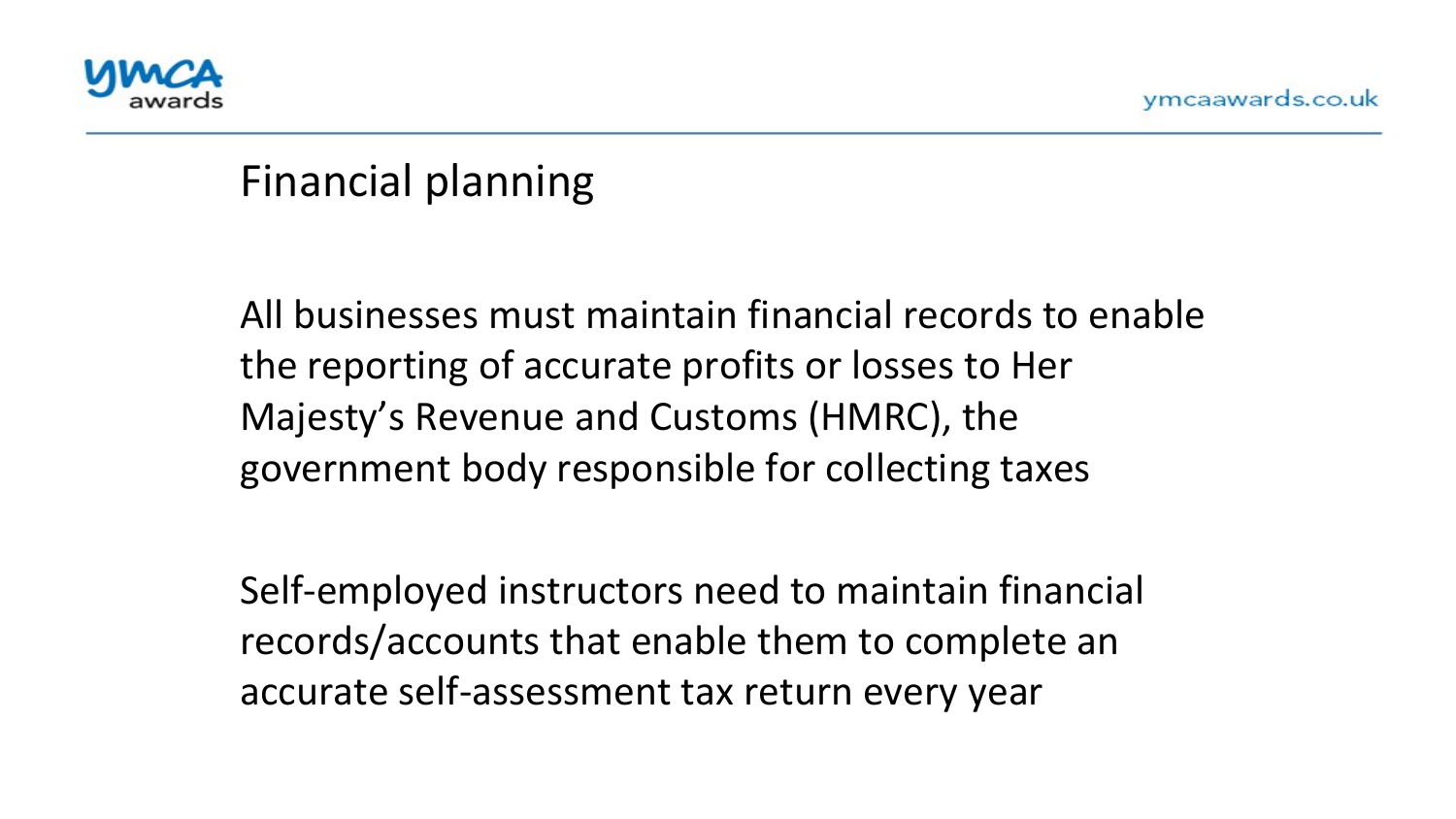

# Financial record requirements

- Income and expenditure summarised in a profit and loss account
- Receipts of purchases
- Invoices from suppliers showing charges made to the business (creditors) and recording when payment has been made
- Invoices showing charges made to customers and records when payment has been made
- A balance sheet showing the value of everything the company owns, owes and is owed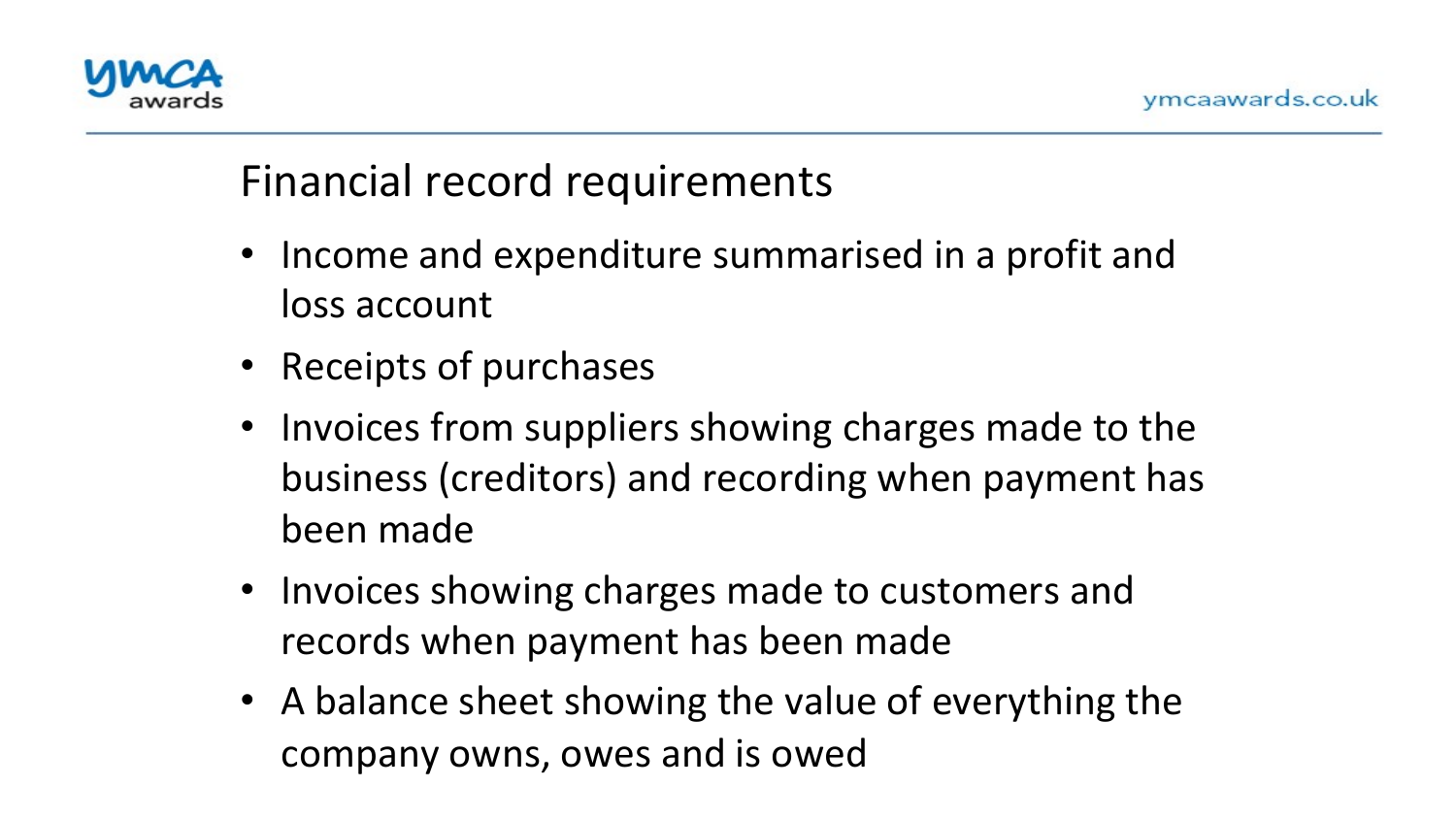

# Budgets

A budget is a financial representation of the overall business plan which provides the company with forecasts and targets

Budgets can aid the company by informing the planning and strategy for the year

The setting of budgets is essential and usually carried out by senior management but involving all managers in some way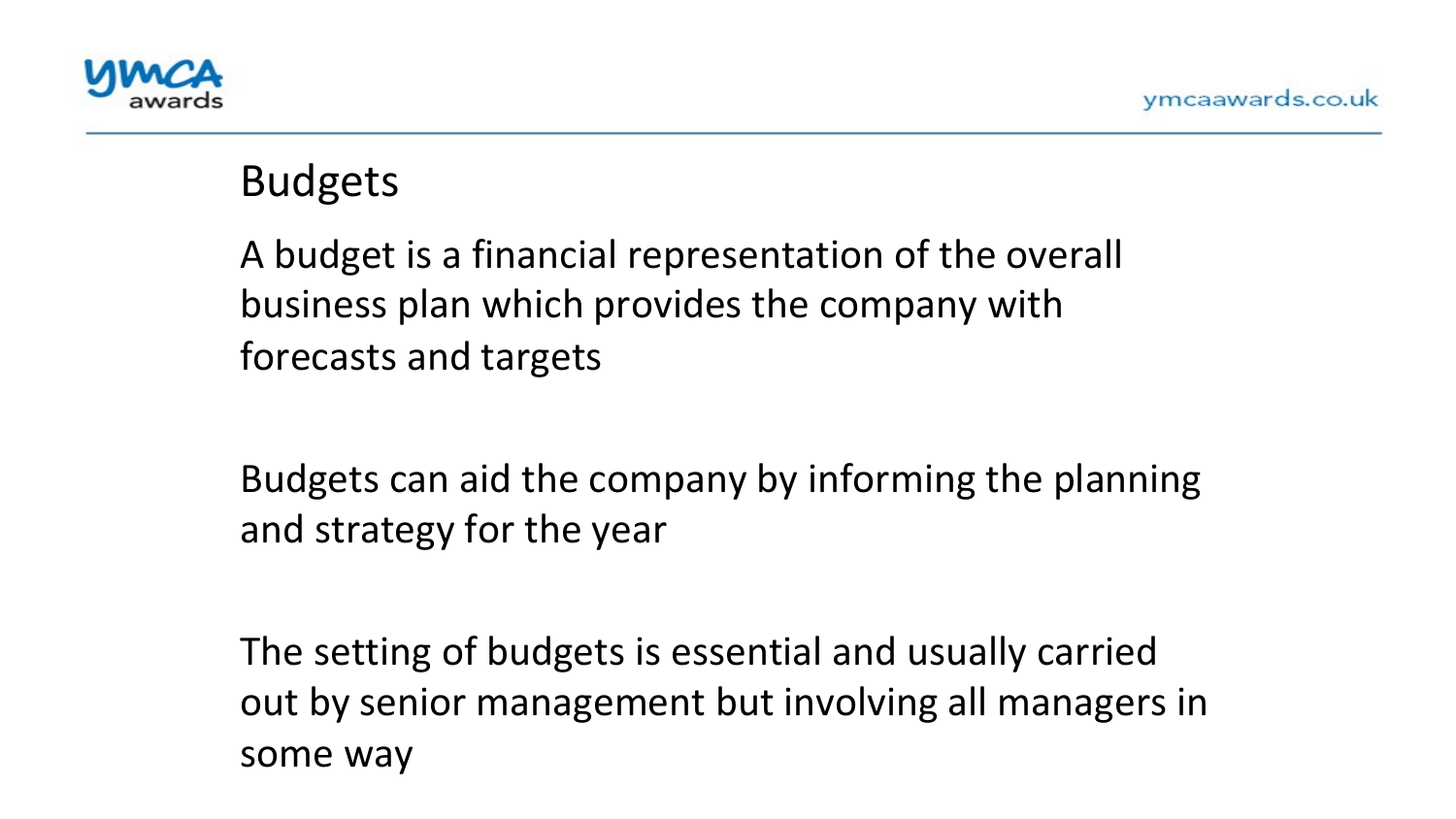

# Income and expenditure budgets - cash flow forecasting

Used to plan and balance the flow of cash in and out of a business 

Businesses need to generate income to survive and operate e.g. memberships, sales

Cash needs to be available to pay for any ongoing costs e.g. premises, equipment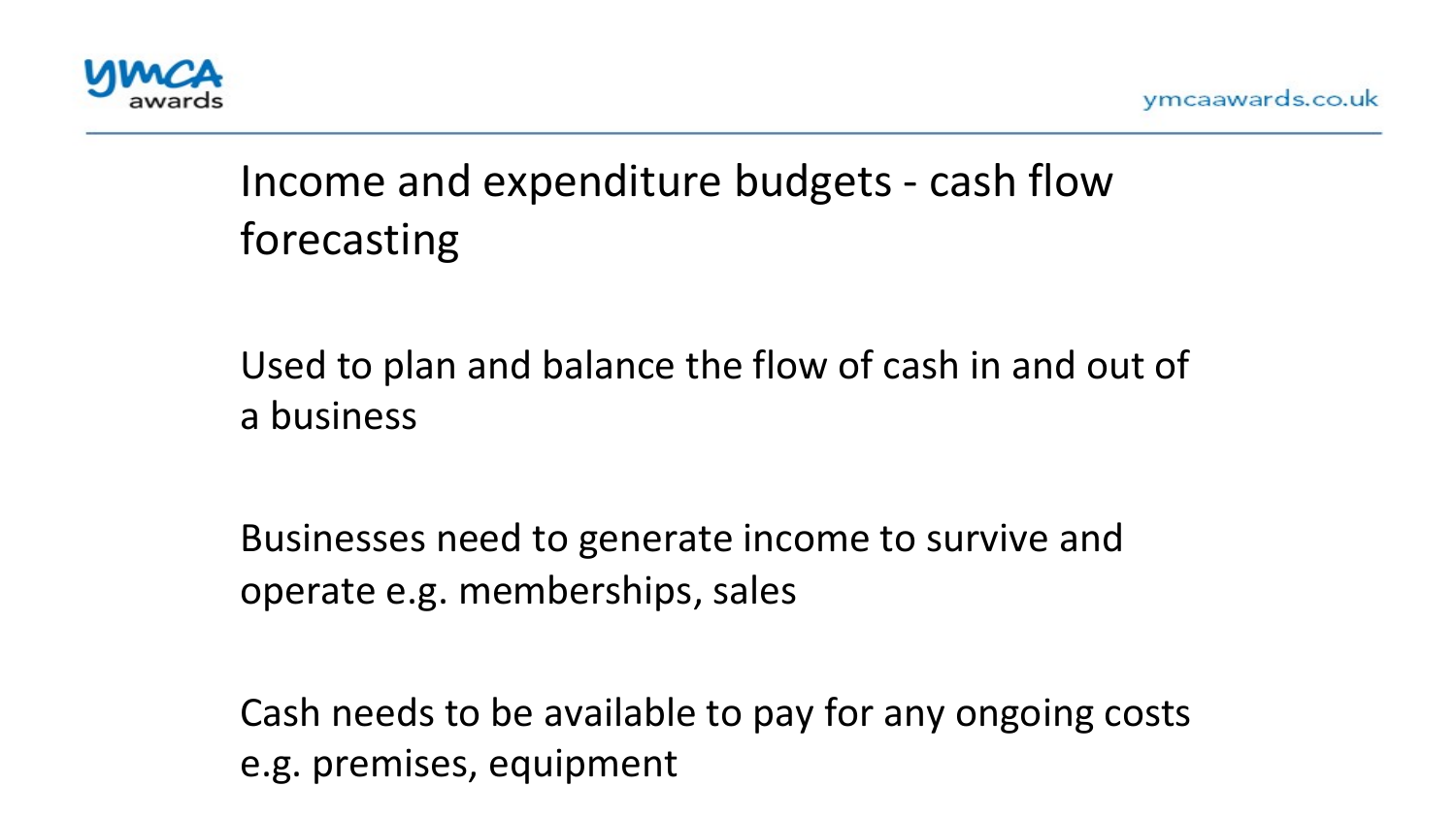

# Income and expenditure budgets - cash flow forecasting

An out of balance cash flow could mean that a business may have plenty of orders on their books, but they cannot afford the cost of producing the product or providing the service

Income and expenditure budgets can enable organisations to plan and make decisions about the cash demands of the business in the future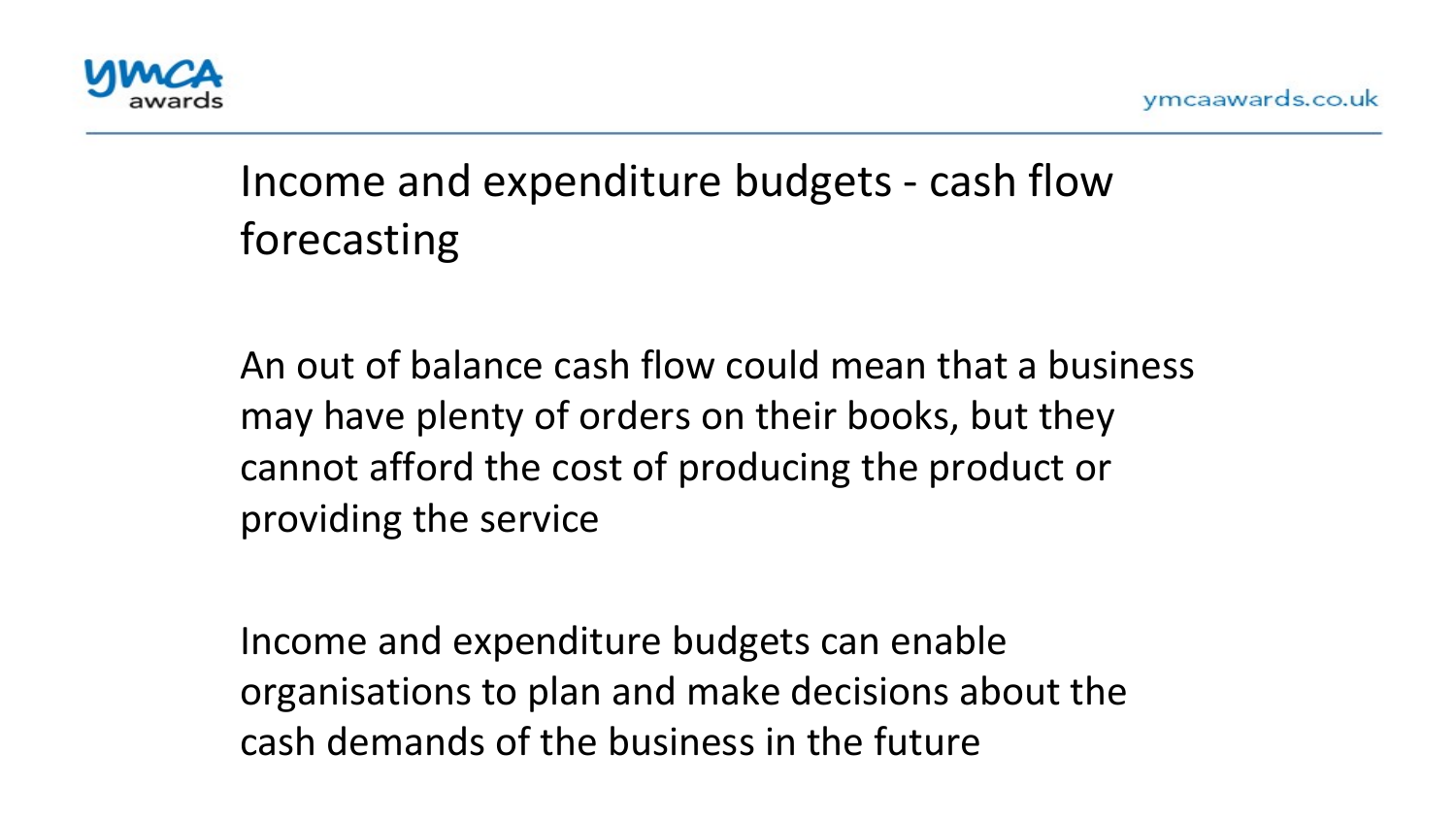

#### Profit and loss account  $-$  statement of income

Shows all income and expenditure for the business over a specific time period e.g. monthly profit and loss account, along with a 'year end' statement

Profit and loss statements show how well the organisation has performed financially and can provide an accurate breakdown of how the organisation is performing financially against a set budget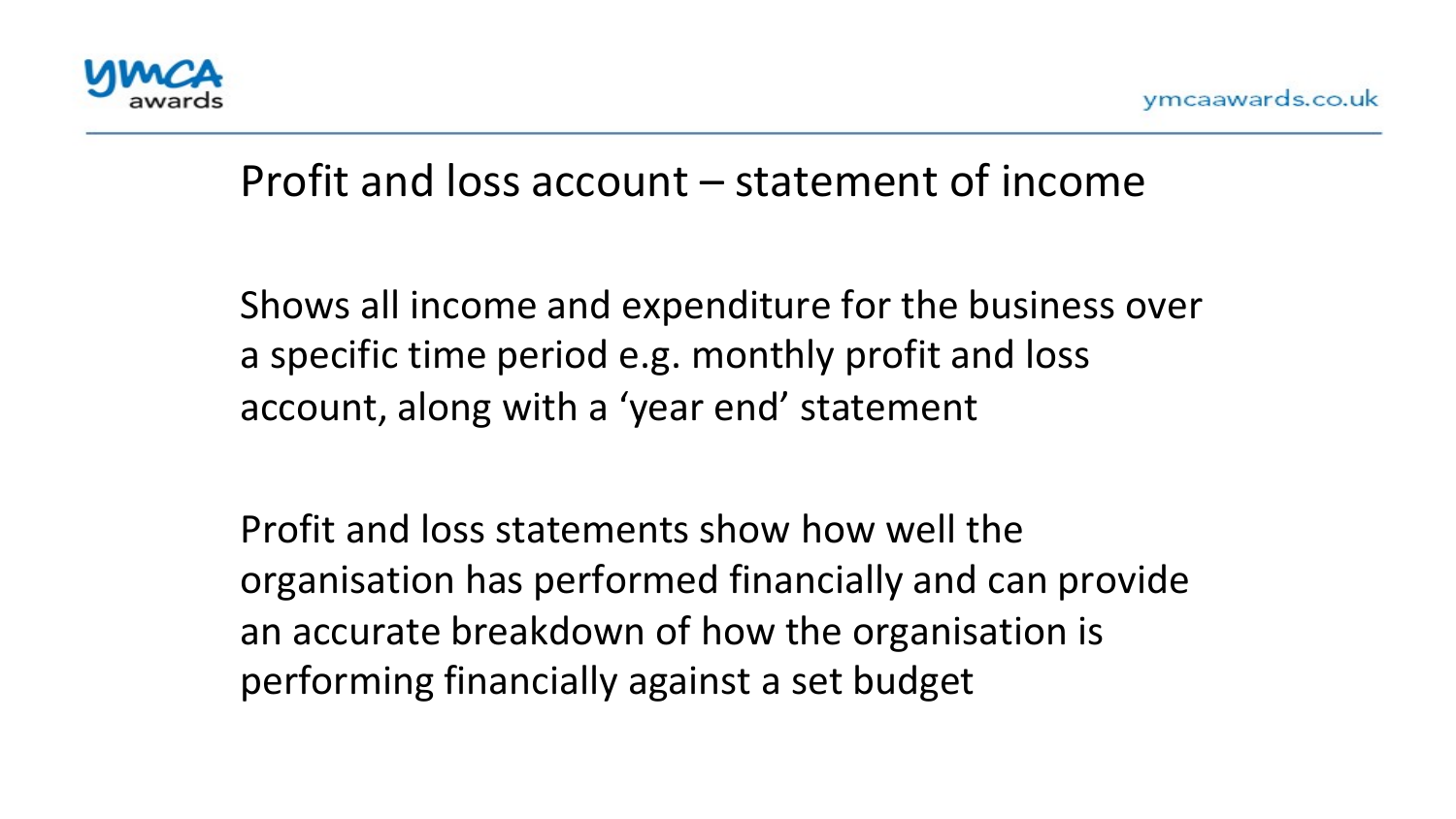

Gross and net profit

When preparing a profit and loss account, there are two types of profit:

- **Gross profit** income made by sales minus the costs associated with making the product or providing the service
- **Net profit** (operating profit) income minus all expenses an organisation has incurred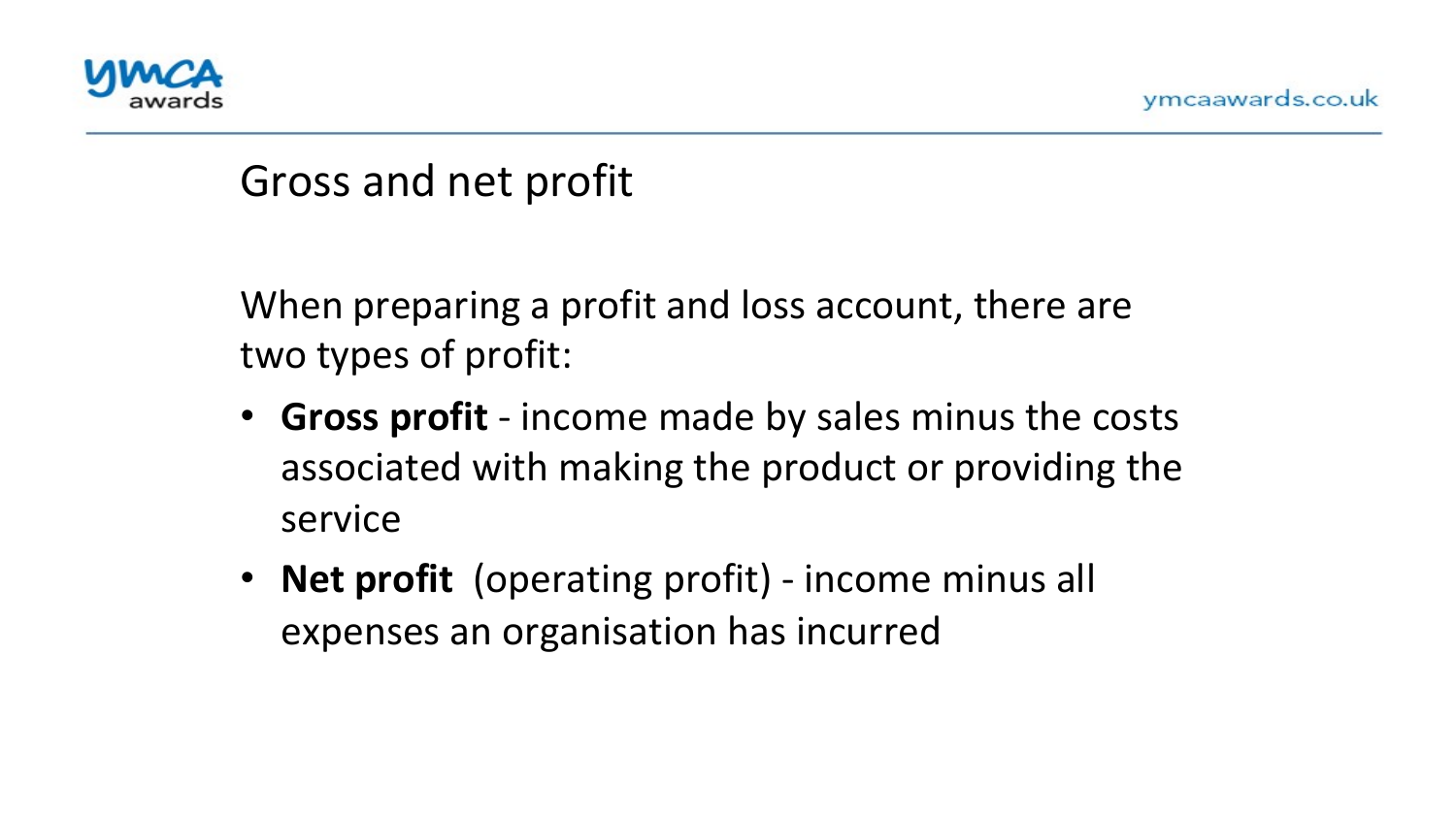

#### Direct and indirect costs

Costs can be:

- **Direct** (cost of sales) Expenses that are incurred when a sale is made and income is generated (e.g. resources, wages)
- **Indirect** Costs that are not directly linked to a product or service (e.g. marketing, financial support, legal expenses, rent of buildings)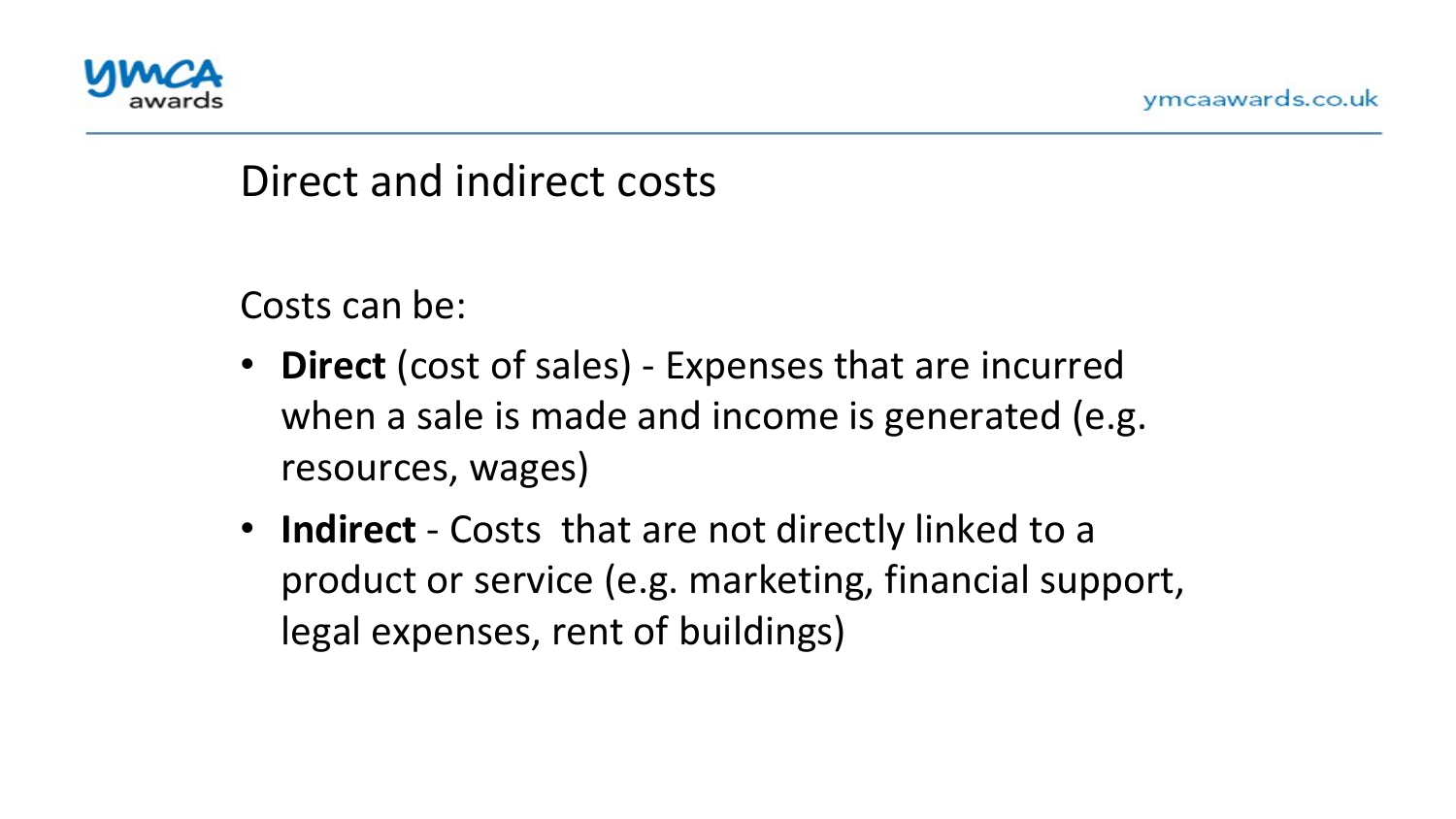



#### Fixed and variable costs

- Variable Direct costs tend to be variable because they link directly to the sales made by an organisation
- **Fixed** (overheads)- Indirect costs can be fixed or variable, although they tend to be fixed, as they are independent of the organisation's sales performance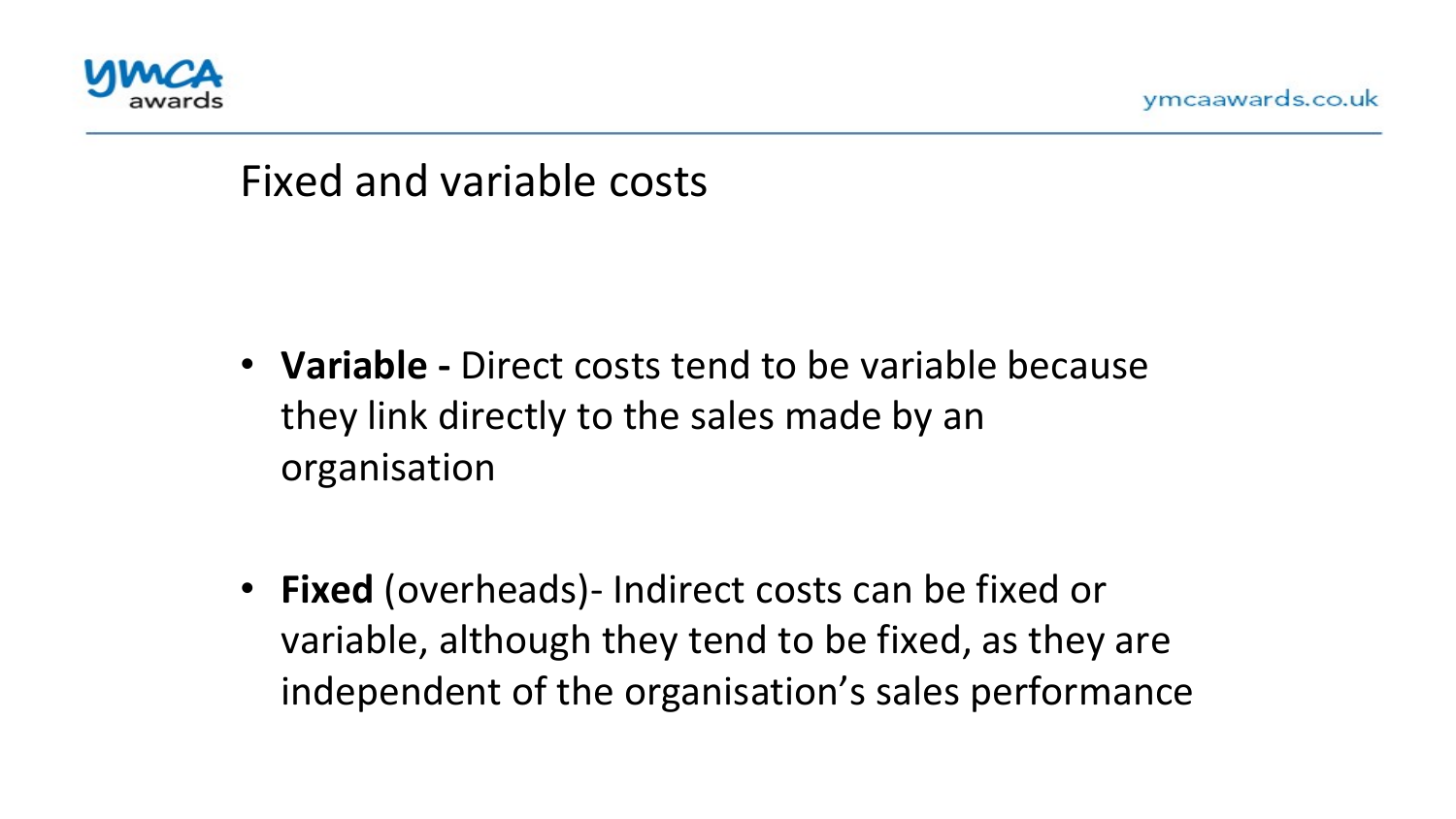

#### Tax

Tax is how the government raises money to spend on public services, such as education, health and the social security system

Certain types of taxes apply only to certain people - you have to earn above a certain limit to qualify for income tax and if you are self-employed you may be entitled to claim back much of your VAT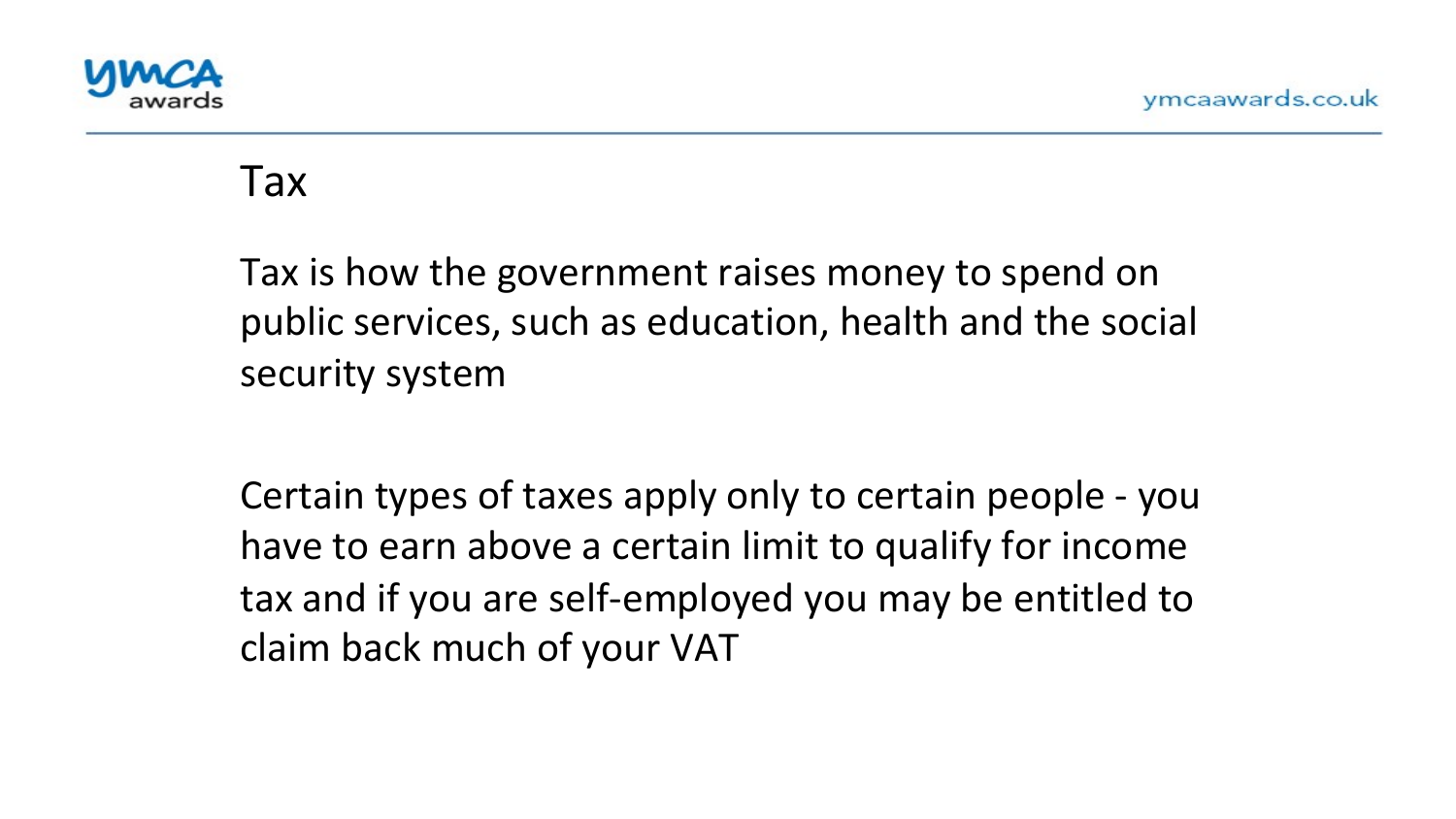

# National Insurance (NI)

NI contributions are used to fund parts of the welfare state (pensions, NHS)

You pay NI if aged 16 or over and:

- An employee earning above £157 a week. If you earn between £113 and £157 a week, your contributions are treated as having been paid to protect your NI record
- Self-employed and making a profit of £6,025 or more a year

To pay National Insurance you will need a NI number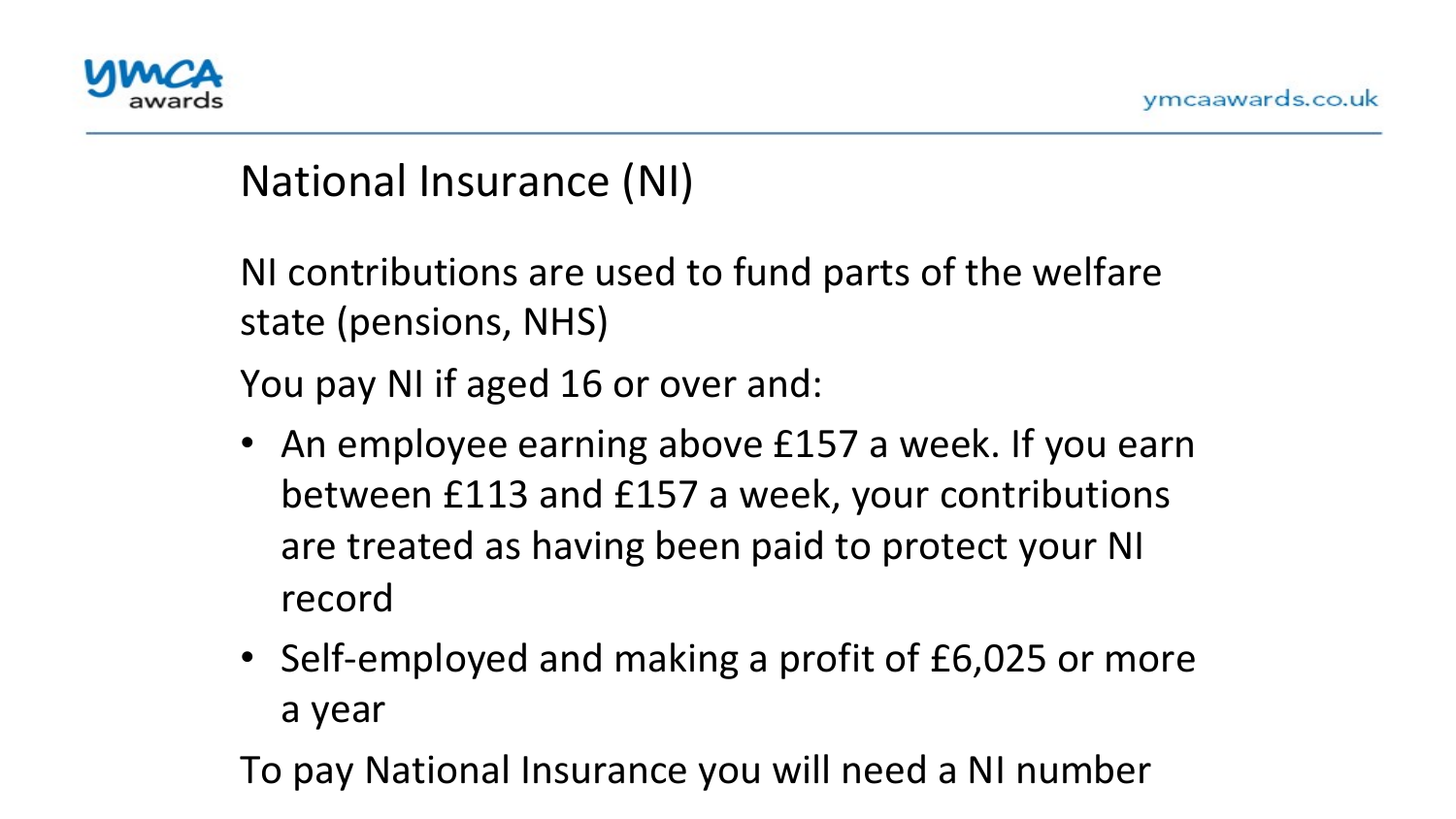

#### Pay as you earn (PAYE)

#### People in full-time employment pay tax through the PAYE system

Tax is deducted at source, so when you get your pay slip it will record how much tax has already been taken out When you start work, you fill in a P46 tax form which notifies HMRC that you have begun working and will instigate a tax code to explain your allowances for the year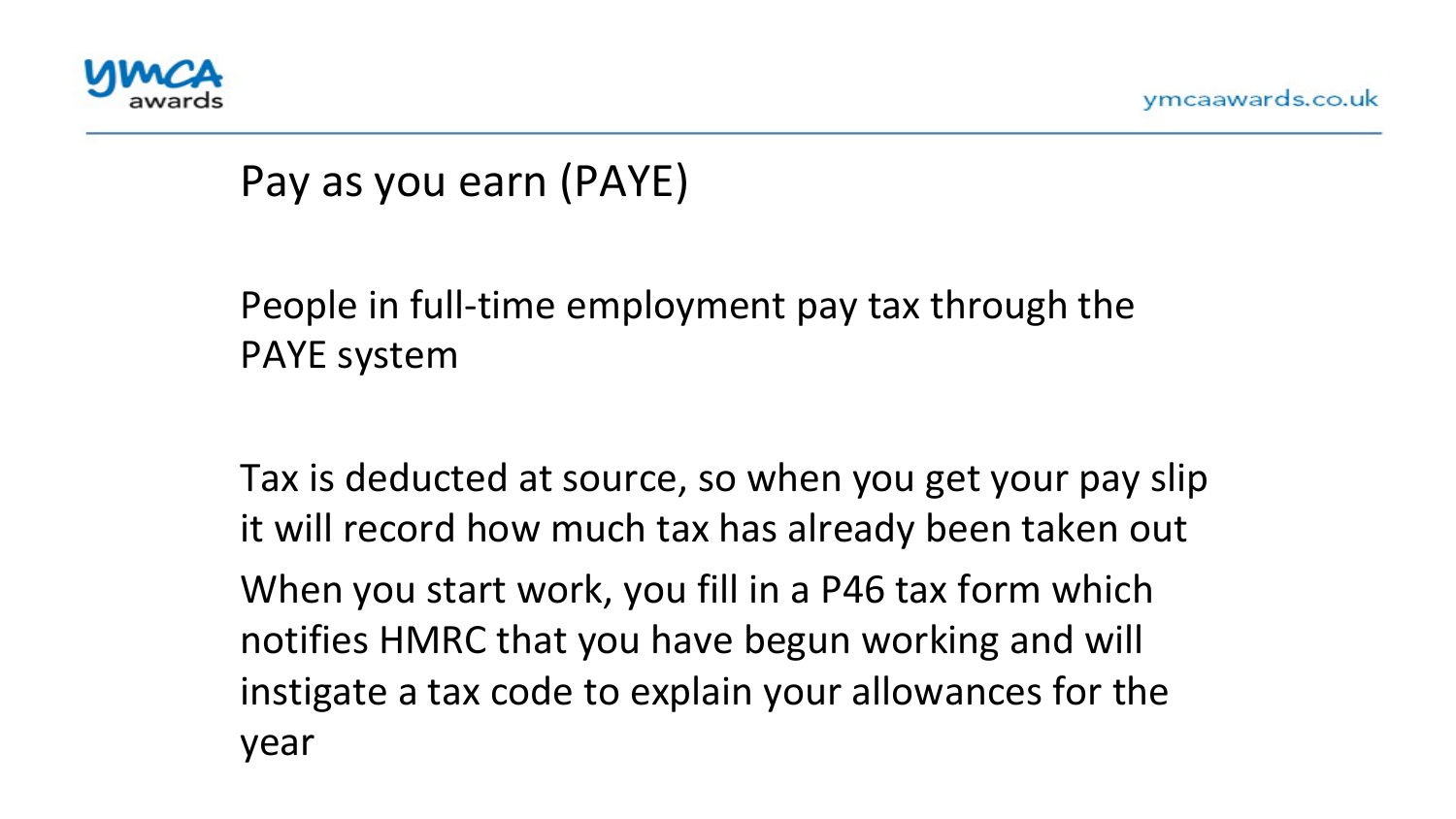

# Self-employment

If you are self-employed in the UK, you have legal requirements, such as:

- Registration with HMRC
- Keeping business records
- Completing a self-assessment tax return each year
- Paying income tax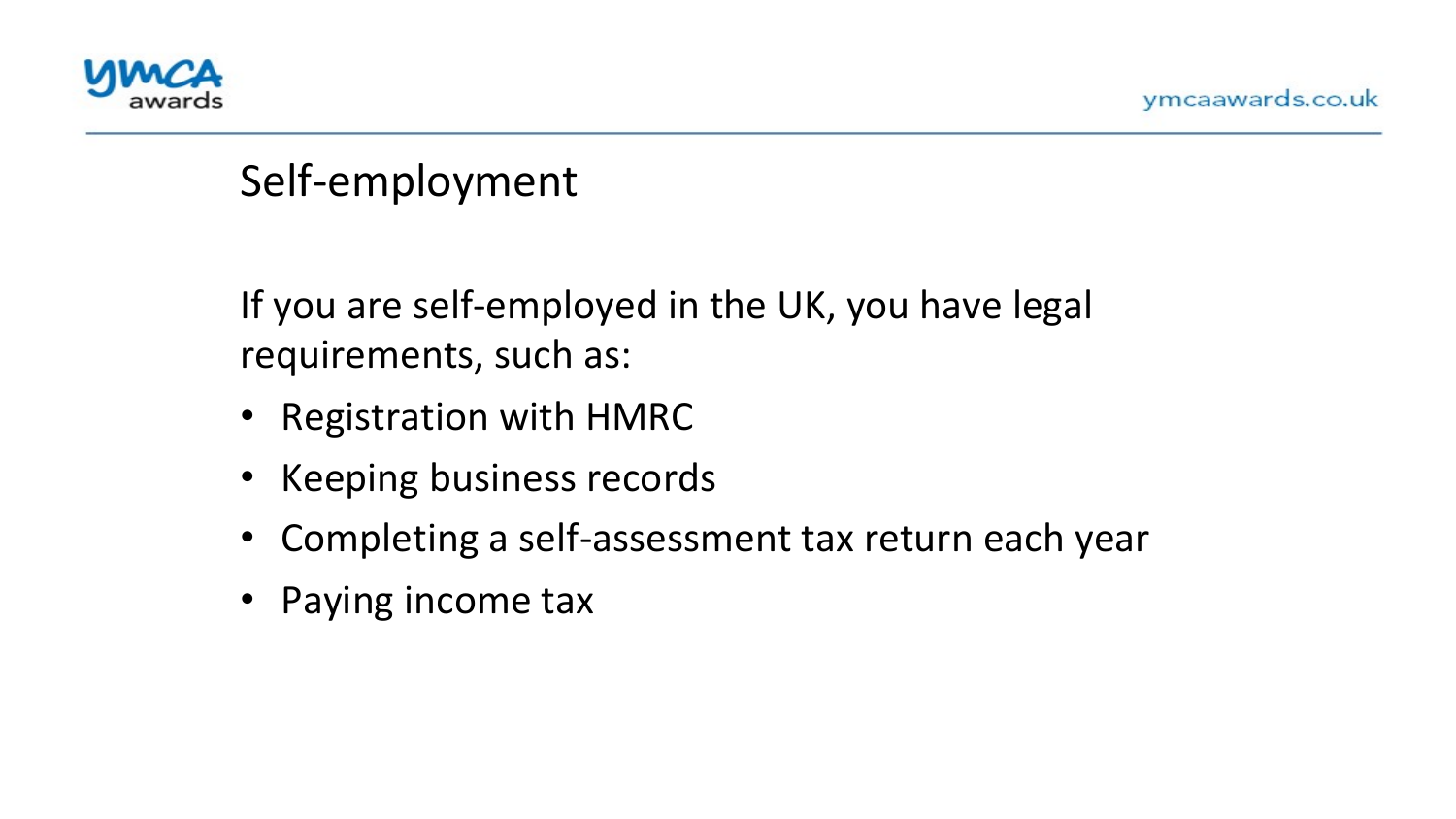

#### Insurance and licences

- An instructor will need to ensure they hold the correct insurances and licences to practice that covers all aspects of their job role
- Instructors should check with their employers what they are covered for
- If self-employed, instructors should arrange all of their own insurance and licences relevant to the people they are training and teaching, the type of sessions they are delivering and the environments they will be working in.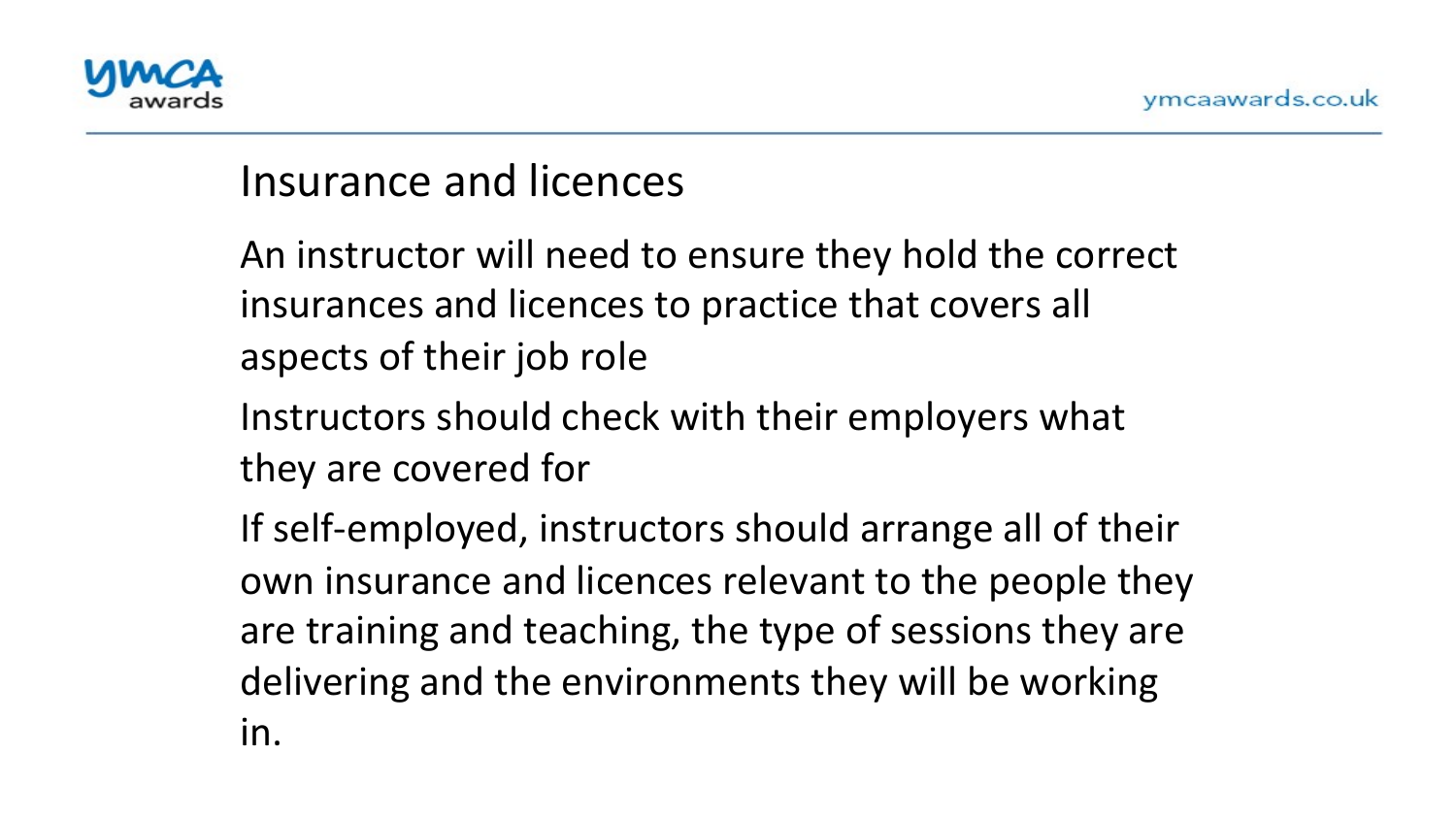

# Examples of insurance and licences

- Public liability insurance
- Professional indemnity
- Personal accident
- Motor insurance
- Equipment insurance
- Cyber and data risk insurance
- Home business insurance
- Playing music in public /music licenses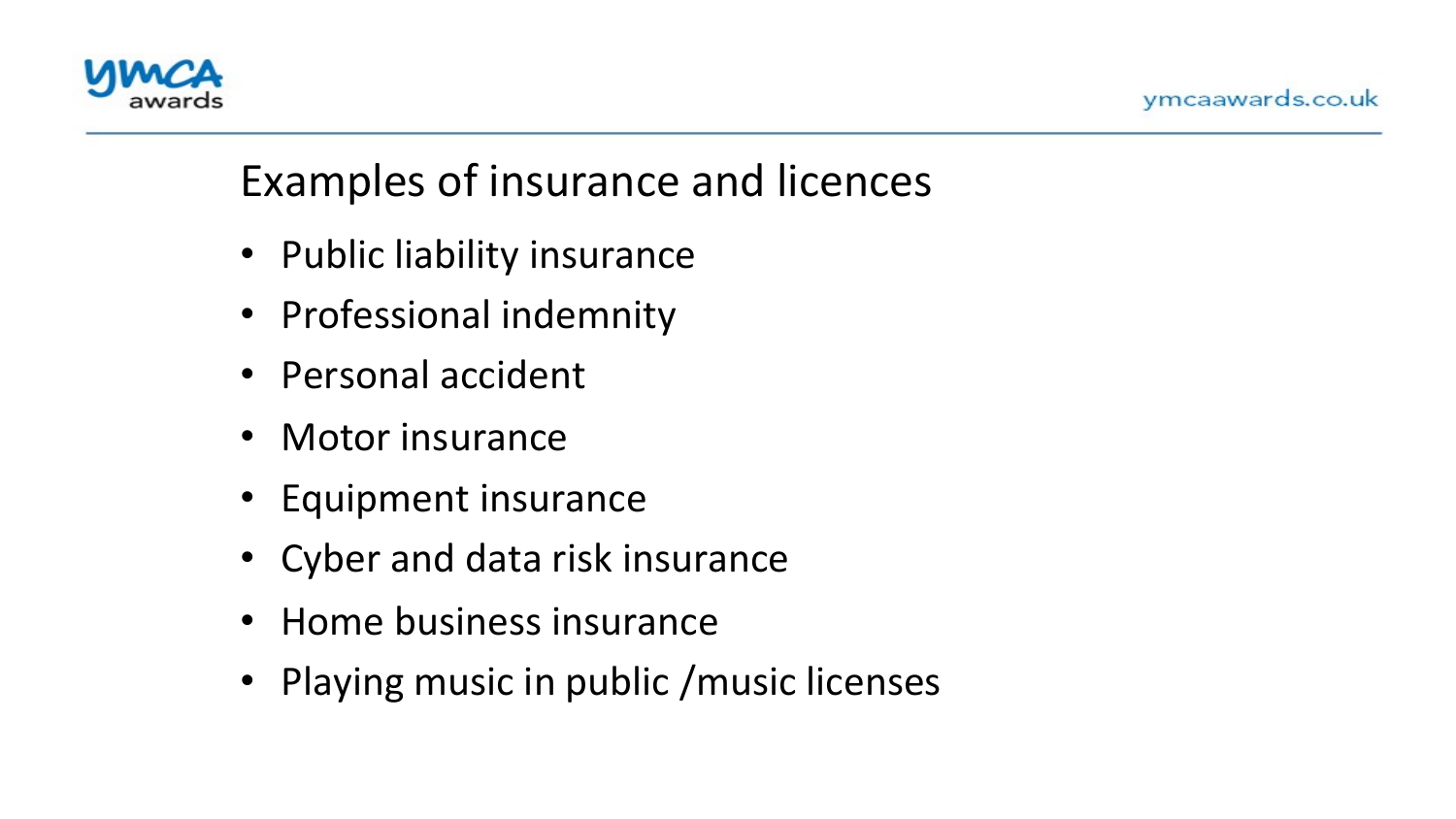

# Selling additional services and products

If a customer starts using additional products and services, that are different from those they chose when first coming to your organisation, this has a knock-on effect:

- The customer would see this as added value
- The customer would be more likely to recommend the organisation to others
- The reputation of the organisation would grow
- The organisation's profits will be increased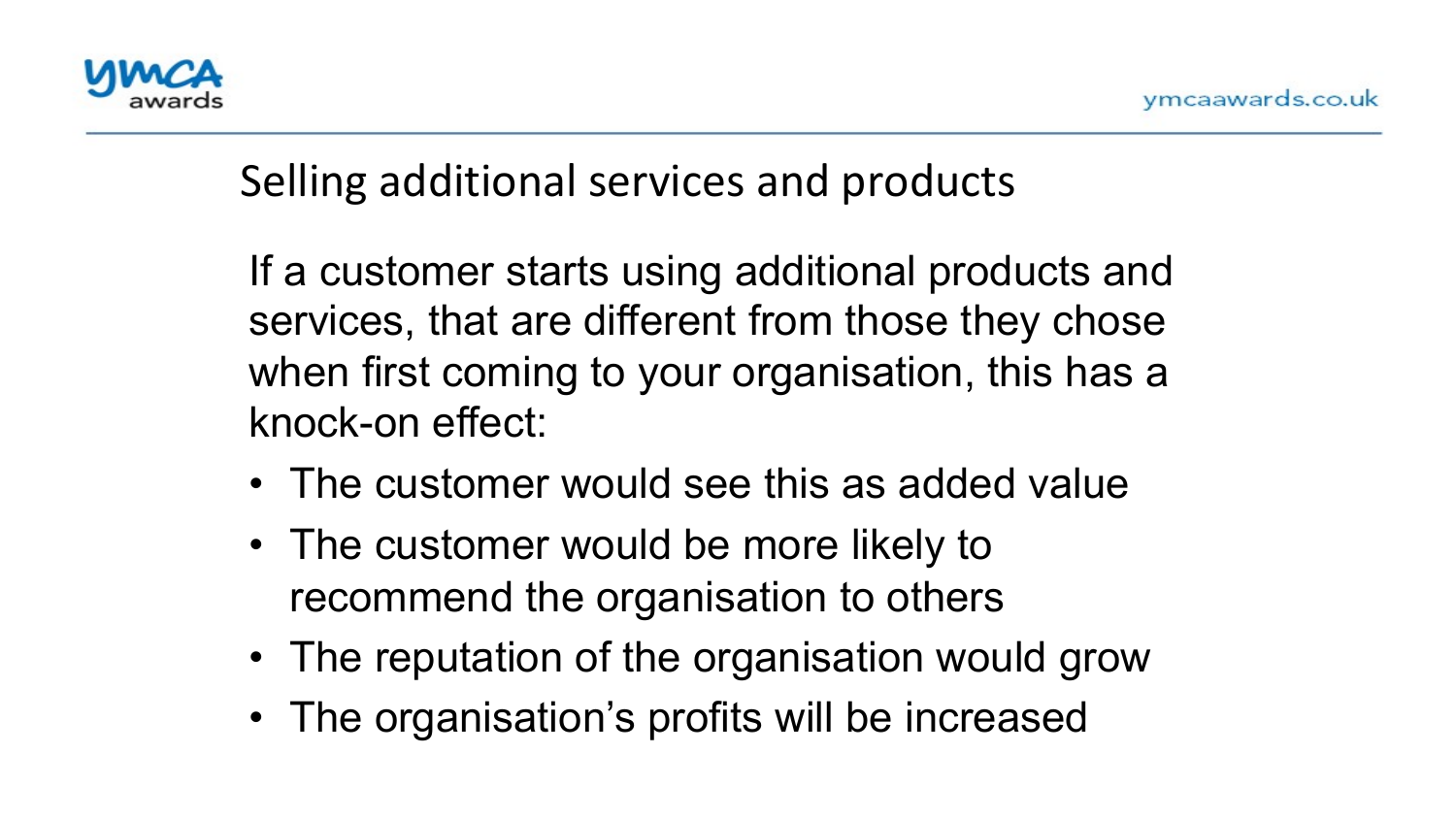

# Selling additional services and products

Each organisation will have procedures and systems in place for encouraging the sale of additional services or products 

An instructor can introduce additional services or products to customers by outlining their benefits and giving appropriate, balanced information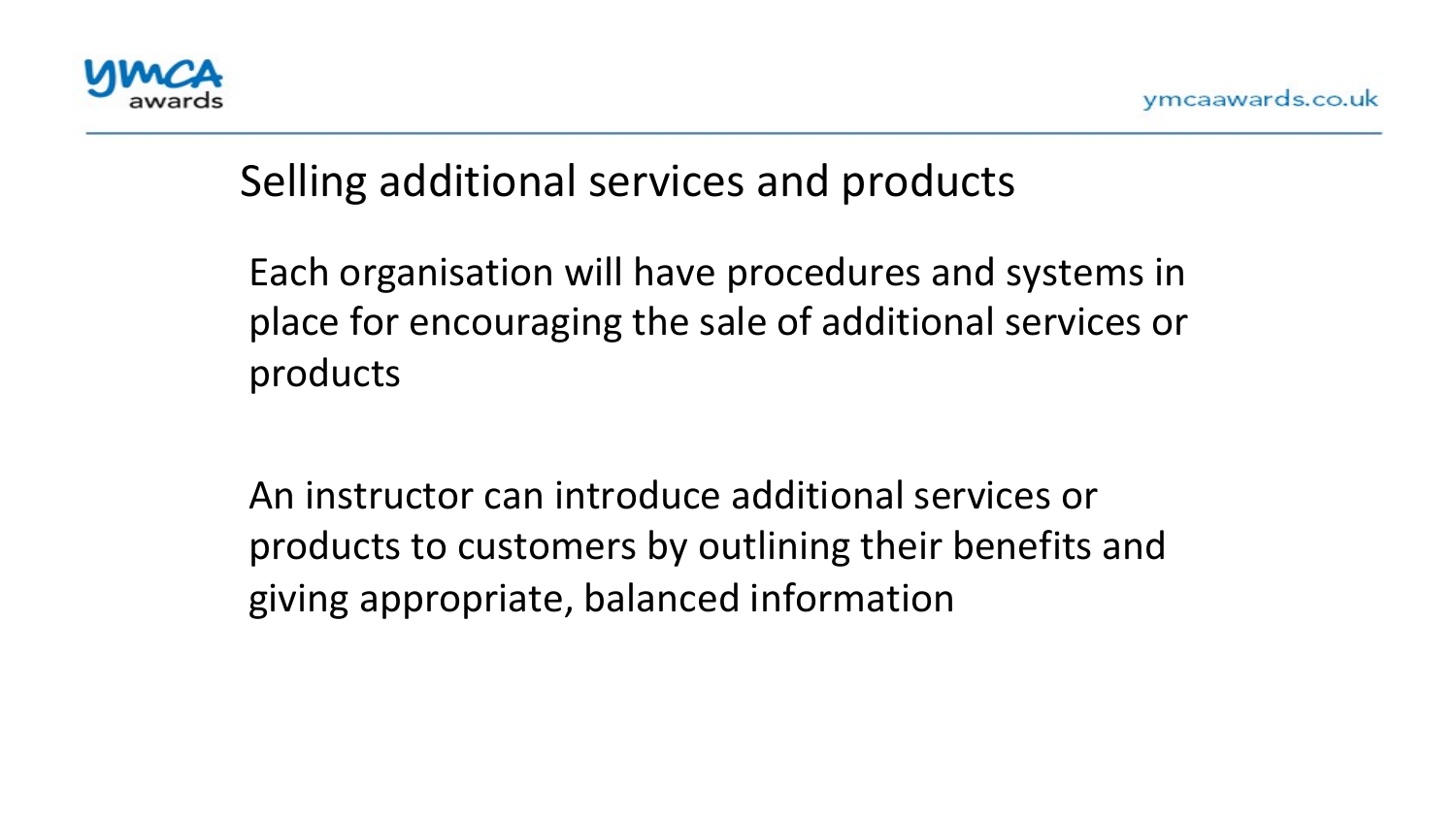

# Selling additional services and products

Examples of typical product offers include:

- Water bottles
- Towels
- Sporting equipment
- Clothing
- Etc.

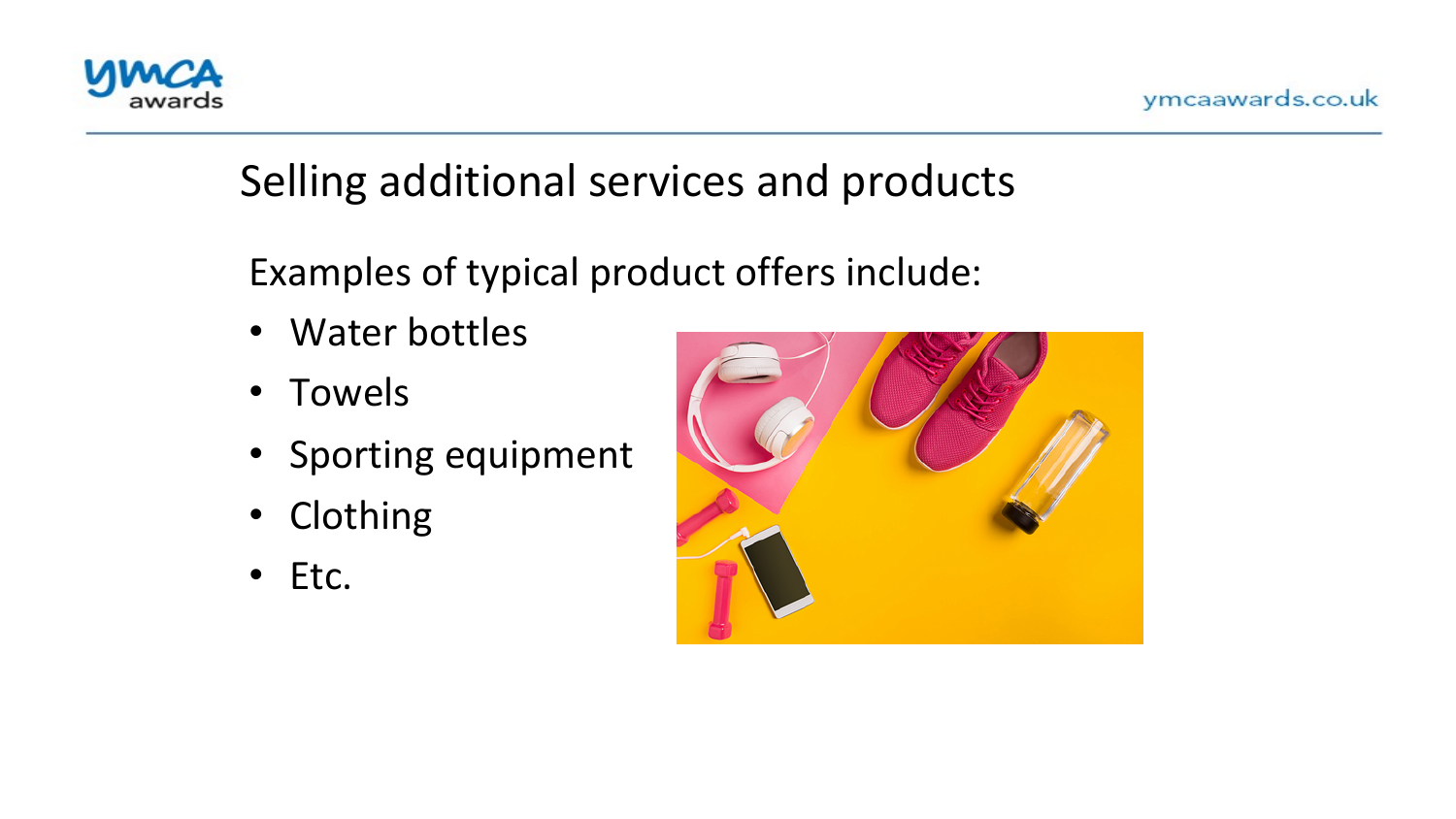

# Using social media

Social media is one of the main forms of communication for health and fitness facilities and can be used for:

- Marketing and advertising
- Gaining customer feedback
- Members groups
- Organising events
- Information sharing
- Information gathering
- General communication to visitors and members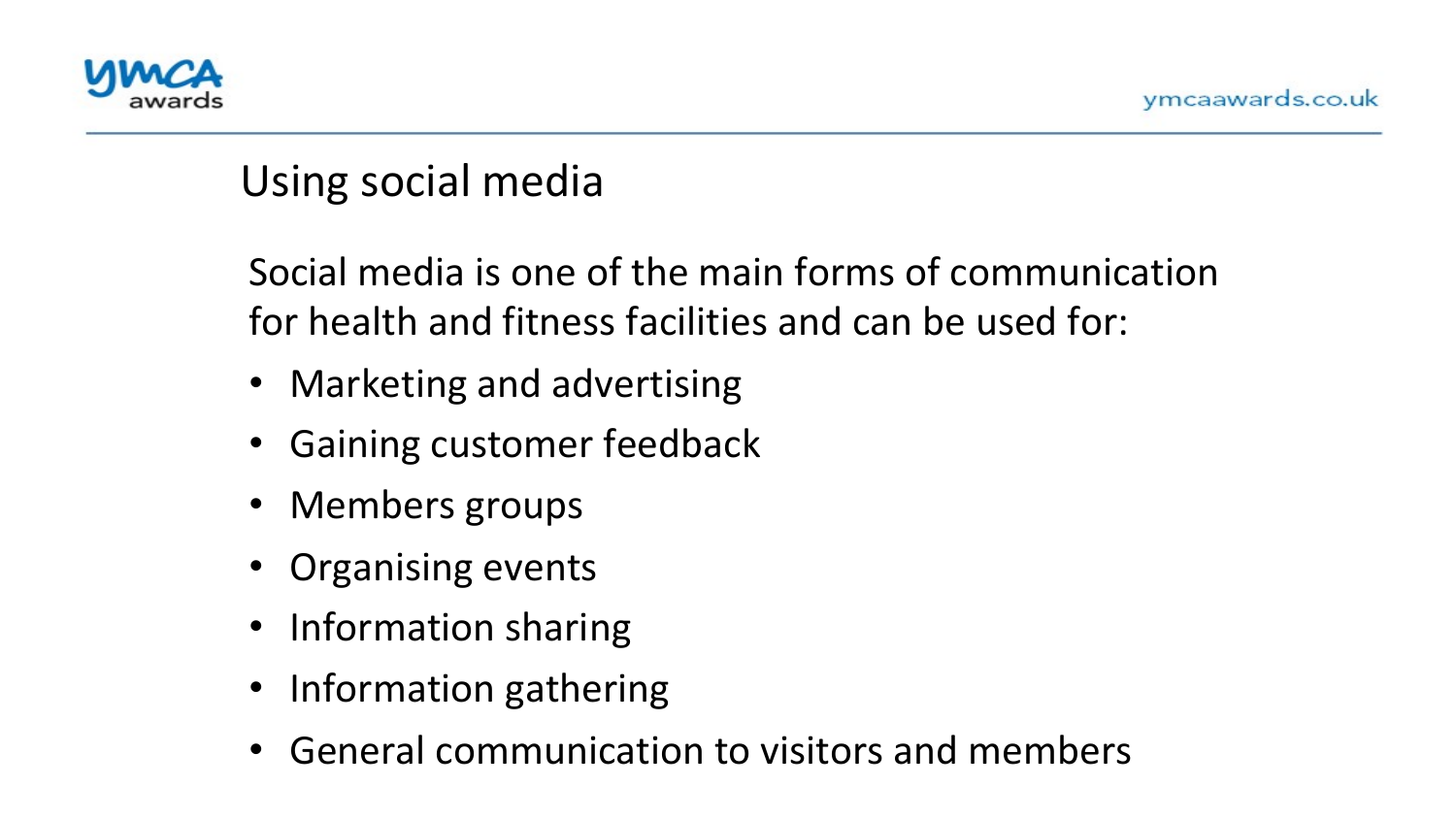

# Using social media

Organisations should have a social media policy outlining: 

- How staff members should use organisational accounts such as Facebook, twitter, Instagram, LinkedIn etc.
- How to communicate via the different social media accounts
- How to handle complaints or any adverse comments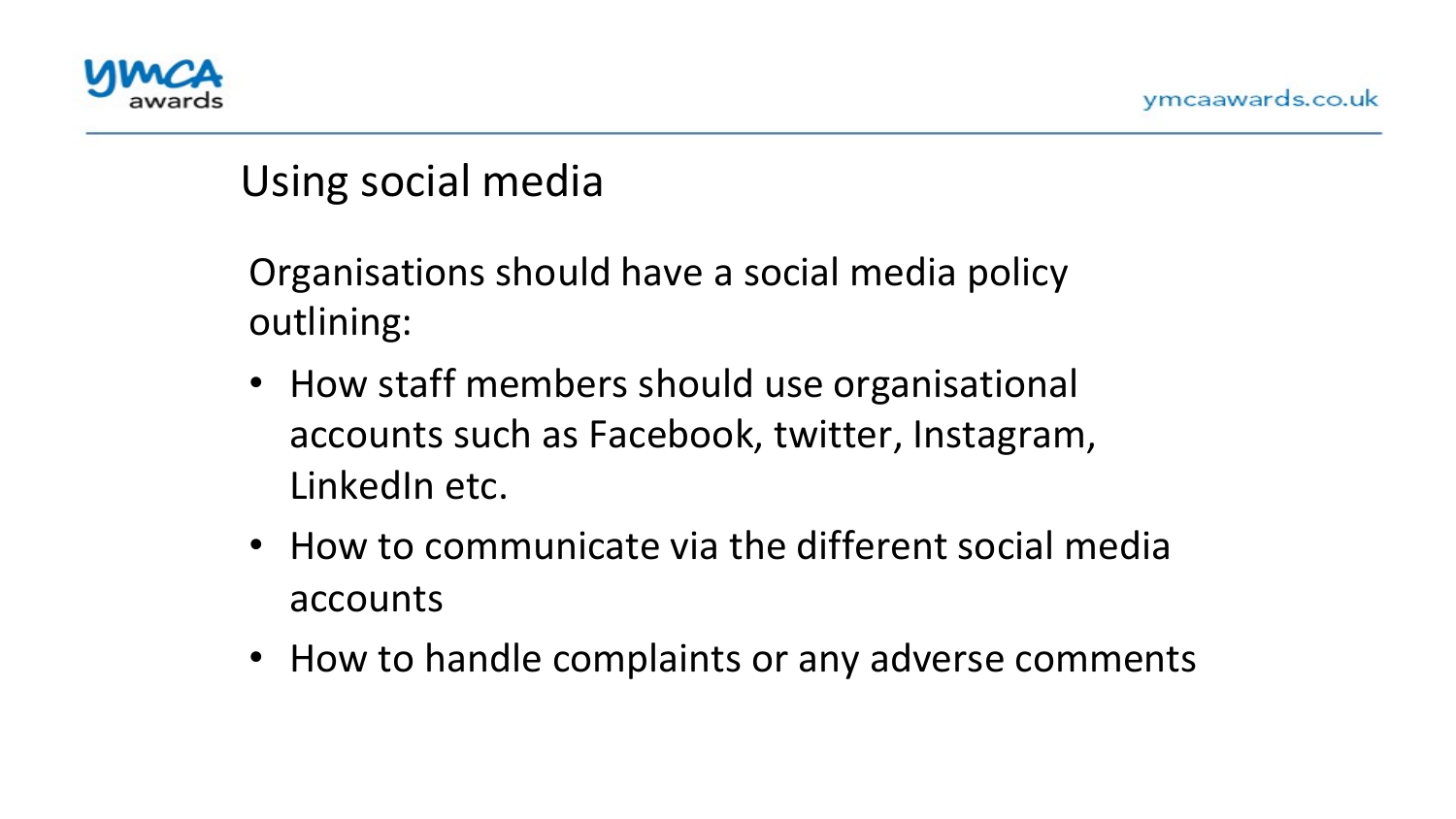

# Digital footprint

A digital footprint is the data trail left by your interactions in the digital world. It is a public record of:

- What you said
- What was said about you
- What you liked, retweeted or shared
- Where you are or have been

Although it's less public, there's also a record of:

• What you've clicked on and searched for

A potential employer can see any of these.